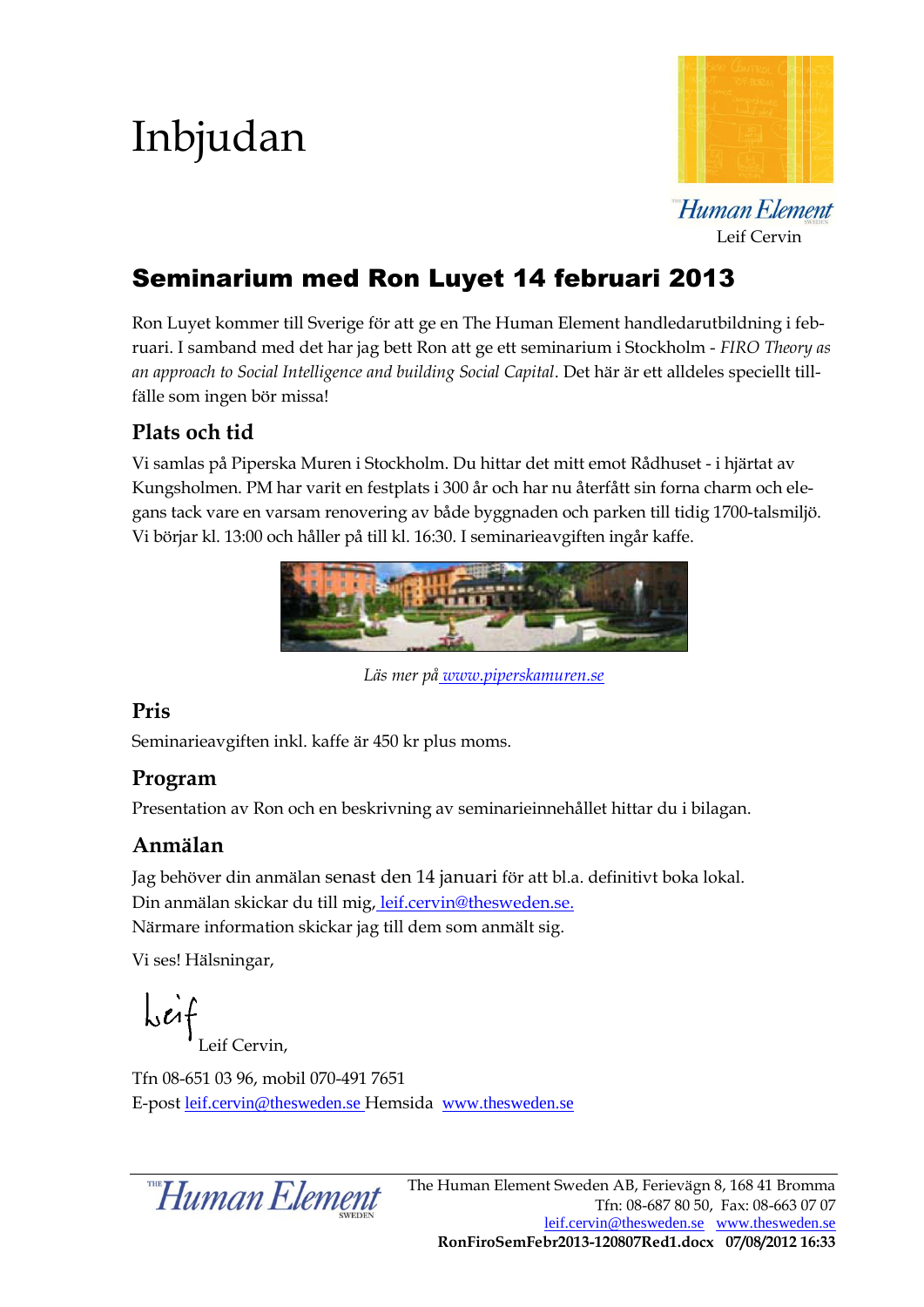## Human Element

## FIRO Theory as an approach to Social Intelligence and building Social Capital

FIRO (Fundamental Interpersonal Relations Orientation) is a research based theory of social interaction and group development originated by Dr. Will Schutz. It is the foundation for a suite of psychometric instruments (FIRO Elements B, F, S) and several organizational training programs (The Human Element & Radical Collaboration)

In this session we will explore how the FIRO model provides a powerful tool for understanding the dynamics of building trust and developing Social Capital. Social Capital being the accumulation of intangible resources developed in the course of social interactions, especially through personal and professional networks. (Reputation, Loyalty, Cooperation, Confidence, Enthusiasm, Transparency etc.)

We will examine three basic interpersonal themes Significance, Competency and Likeability as the critical foundations for establishing the interpersonal biological and psychological safety essential for high quality relationships.

We will explore specific behaviors that either hurt or help stainable organizational relationships and FIRO's implications for effective leadership. We will look at how the theory is supported by some of the new brain science research and we will do a live demonstration of applying the theory to an organization/business problem.

Participants will be invited to actively participant exploring the FIRO themes and their practical implications.